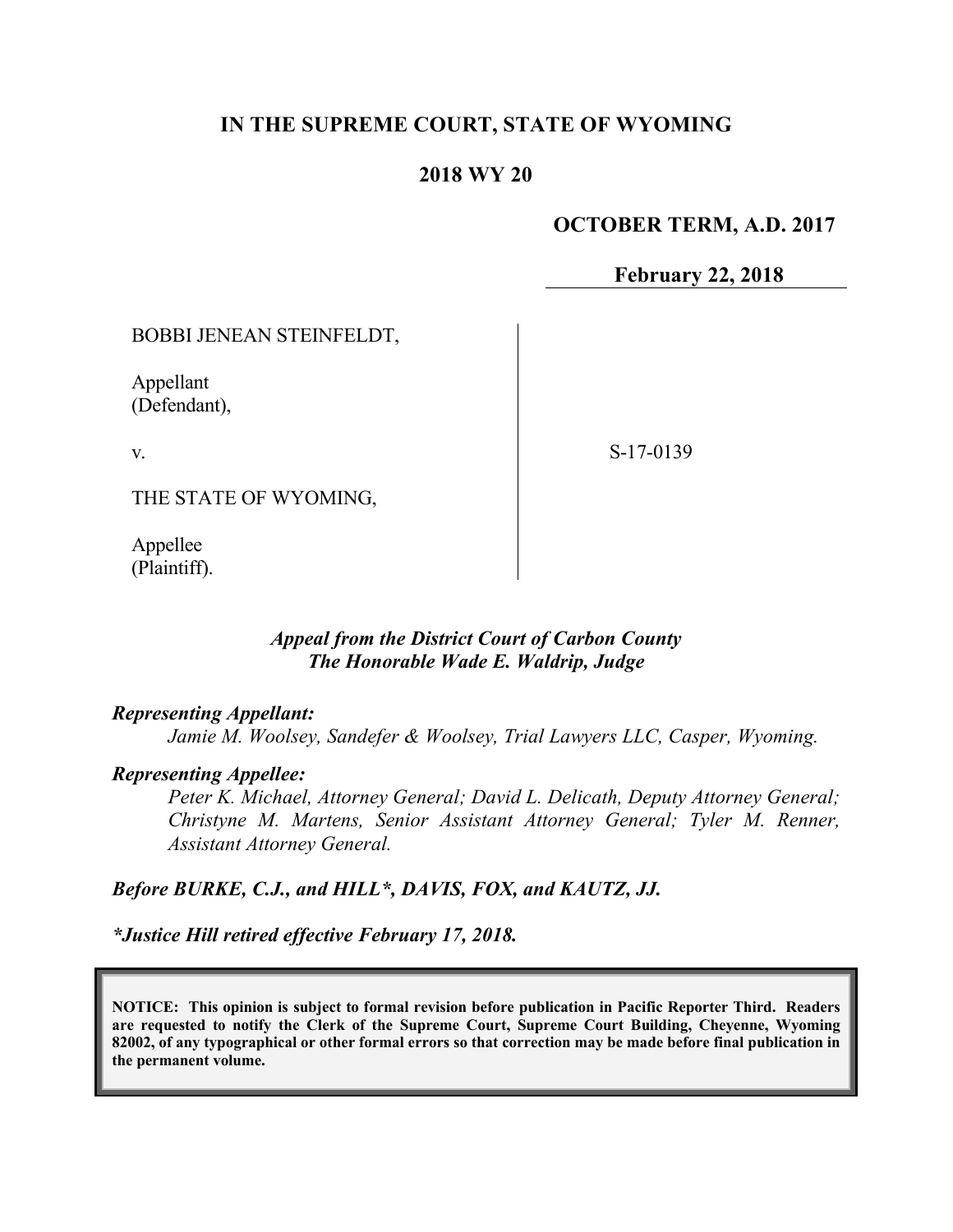## **BURKE, Chief Justice.**

[¶1] Appellant, Bobbi Jenean Steinfeldt, entered guilty pleas to one count of conspiracy to deliver methamphetamine and one count of possession of marijuana with intent to deliver. After entry of the pleas, she sought and obtained a continuance of the sentencing hearing. Shortly before the rescheduled hearing, Ms. Steinfeldt sought another continuance. The district court denied that motion. Ms. Steinfeldt contends that the denial of her motion deprived her of the opportunity to obtain and present evidence in mitigation of her sentence. We affirm.

### *ISSUE*

[¶2] Ms. Steinfeldt presents one issue, which we rephrase:

Did the district court abuse its discretion by denying her motion to continue the sentencing hearing so that she could present additional evidence in mitigation of her sentence pursuant to W.R.Cr.P.  $32(c)(1)(C)$ ?

# *FACTS*

[¶3] In December 2015, the State charged Ms. Steinfeldt with fifteen felony and misdemeanor drug offenses, including possession with intent to deliver methamphetamine, marijuana, and hydrocodone, use of a firearm while in possession of a controlled substance, and conspiracy to deliver methamphetamine. It subsequently filed another Information in a separate docket alleging an additional 16 drug-related offenses. The State then moved to join the thirty-one counts for trial, asserting that the charges arose from related incidents and the same series of transactions. The motion was granted.

[¶4] Prior to trial, the parties reached a plea agreement in which Ms. Steinfeldt agreed to plead guilty to conspiracy to deliver methamphetamine and possession of marijuana with intent to deliver. In return, the State agreed to dismiss all other charges and "cap" its sentencing recommendation at consecutive terms of 13 to 20 years for the conspiracy charge, and 2 to 5 years for the possession charge. The district court accepted the guilty pleas at a change of plea hearing on September 2, 2016. The court scheduled a sentencing hearing for January 9, 2017, and ordered a presentence investigation report. The presentence report was filed on November 23, 2016.

[¶5] Prior to the sentencing hearing, Ms. Steinfeldt retained new counsel. On January 4, 2017, five days before the scheduled sentencing, her new counsel moved for a continuance. The district court granted the motion and sentencing was rescheduled for February 21. Shortly before the rescheduled sentencing hearing, Ms. Steinfeldt changed counsel again. On February 13, 2017, new counsel filed a second motion for continuance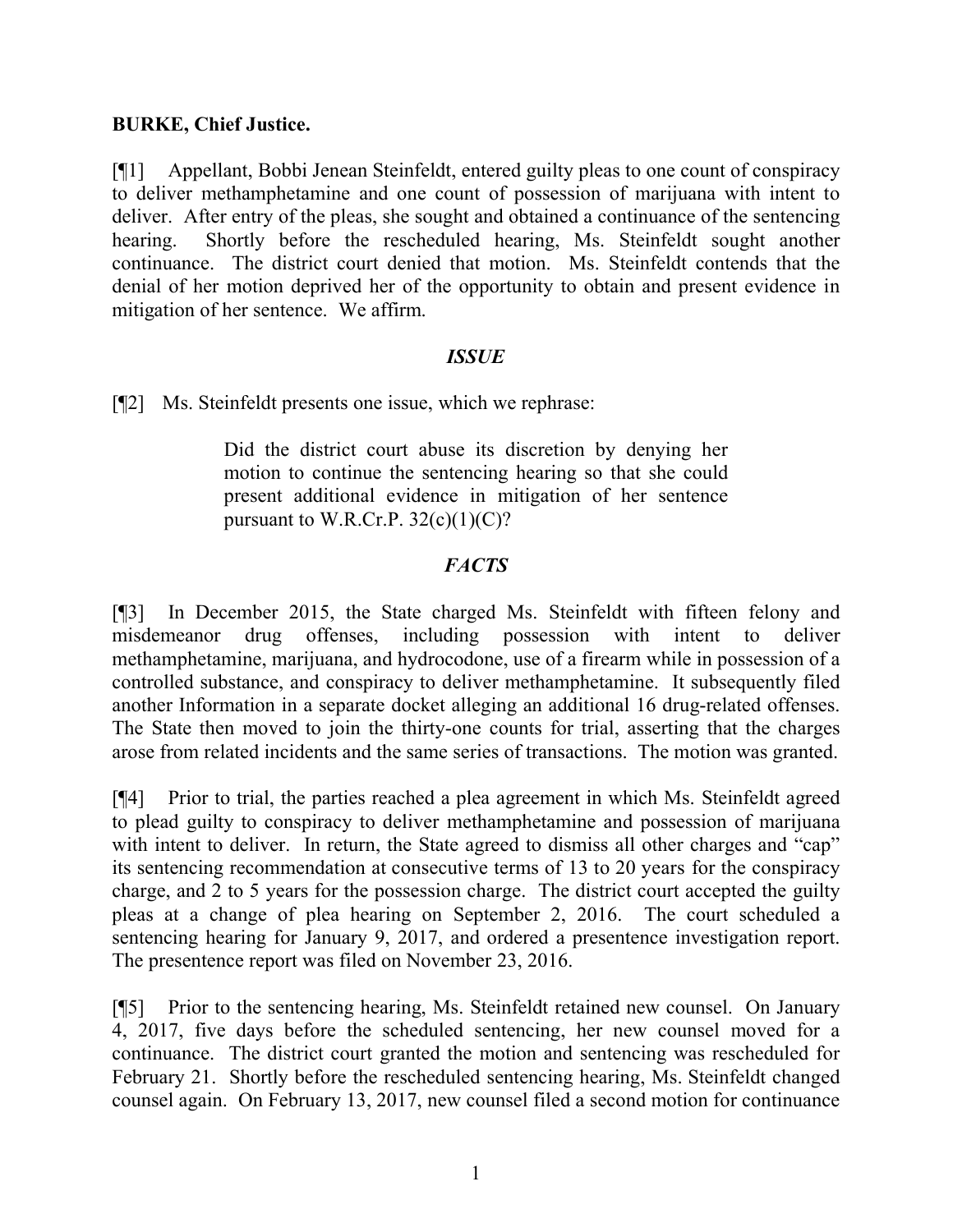asserting, among other things, that additional time was needed to obtain a psychological evaluation.<sup>1</sup> The district court denied the motion.

[¶6] On the day of sentencing, Ms. Steinfeldt renewed her request for a continuance and presented a letter from Dr. Amanda Turlington, a clinical psychologist. In her letter, Dr. Turlington recommended that Ms. Steinfeldt undergo a psychological evaluation. According to Dr. Turlington: "To provide the most effective and efficient treatment, as well as lower her risk of recidivism, it is highly recommended Ms. Steinfeldt receive a full Psychological Evaluation." The district court reviewed Dr. Turlington's letter prior to the hearing. Again, the court denied the request noting that Ms. Steinfeldt had previously been granted a continuance.

[¶7] At the hearing, the State presented the testimony of Special Agent Nicholas Bisceglia of the Division of Criminal Investigation, who provided the context for Ms. Steinfeldt's crimes and outlined her extensive role in the distribution of controlled substances in Carbon, Fremont, and Natrona Counties. He also detailed the significant nature of the drug trafficking network in which Ms. Steinfeldt was involved and the sentences received by some of the other individuals involved. Ms. Steinfeldt spoke on her own behalf, and presented character testimony from her son and sister. The State urged the court to impose consecutive sentences pursuant to the plea agreement. Ms. Steinfeldt sought probation and enrollment in an inpatient treatment program. The district court found that probation was inappropriate. The court determined that consecutive sentences were not warranted, however, and instead imposed concurrent sentences of 13 to 20 years for the conspiracy charge, and 2 to 5 years for the possession charge. This appeal followed.

# *DISCUSSION*

[¶8] As a prelude to our discussion, we note what is not at issue in this appeal. Throughout her brief, Ms. Steinfeldt mentions prior counsel and intimates that her previous attorneys were deficient in their responsibilities. For example, she notes that the trial court

> was informed at the Sentencing Hearing that her previous attorneys had not obtained Ms. Steinfeldt's mental health records, her medical records, or otherwise investigated the concerns probation noted in its Presentence Investigation Report. . . . Not one of these attorneys had Ms. Steinfeldt

 $\overline{a}$ 

<sup>&</sup>lt;sup>1</sup> In conjunction with the motion, Ms. Steinfeldt executed a *Waiver of Speedy Sentencing Hearing*.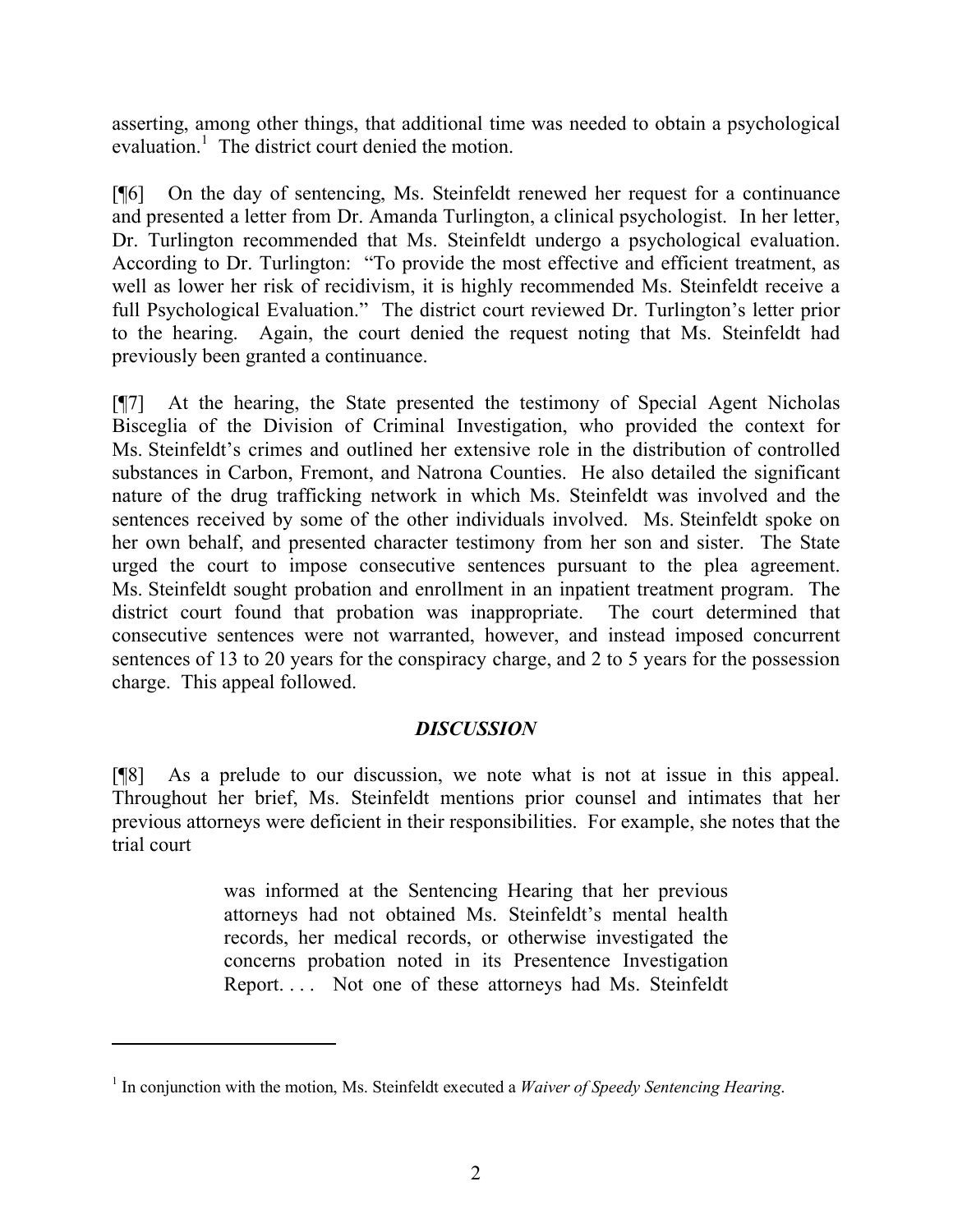evaluated by a mental health professional as part of the investigation of her conduct.

However, as she does not raise a claim of ineffectiveness of counsel in this appeal, we give the matter no further consideration. The only issue for us to decide is whether the district court erred when it denied her request for additional time to obtain a psychological evaluation.

[¶9] We review a decision to grant or deny a continuance applying the following standard of review:

> We have consistently held that the grant or denial of a motion for continuance is a discretionary ruling of the district court and, unless a clear showing of an abuse of discretion resulting in manifest injustice has been shown by the challenging party, we will not disturb that ruling. *Sincock v. State*, 2003 WY 115, ¶ 25, 76 P.3d 323, 333–34 (Wyo. 2003); *Clearwater v. State*, 2 P.3d 548, 553 (Wyo. 2000). The determination of whether the district court abused its discretion in refusing to grant a continuance is highly dependent upon the facts and circumstances of the individual case. *Sincock*, ¶ 25, 76 P.3d at 333. On review, our primary consideration is the reasonableness of the district court's decision. *Id.*

*Griggs v. State*, 2016 WY 16, ¶ 75, 367 P.3d 1108, 1131–32 (Wyo. 2016) (quoting *Grady v. State*, 2008 WY 144, ¶ 18, 197 P.3d 722, 729 (Wyo. 2008)).

[ $[$ [10] Ms. Steinfeldt notes that, pursuant to W.R.Cr.P. 32(c)(1)(C), she has a right to present mitigation evidence at sentencing.<sup>2</sup> She contends that an evaluation might have

<sup>2</sup> W.R.Cr.P. 32(c)(1)(C) provides as follows:

(c) *Sentence*.−

<sup>(1)</sup> Imposition*.*−Sentence shall be imposed without unnecessary delay, but the court may, when there is a factor important to the sentencing determination that is not then capable of being resolved, postpone the imposition of sentence for a reasonable time until the factor is capable of being resolved. Prior to the sentencing hearing, the court shall provide the counsel for the defendant and the attorney for the state with a copy of the probation officer's report. Pending sentence, the court may continue or alter the defendant's bail or may confine the defendant. At the sentencing hearing, the court shall afford the counsel for the defendant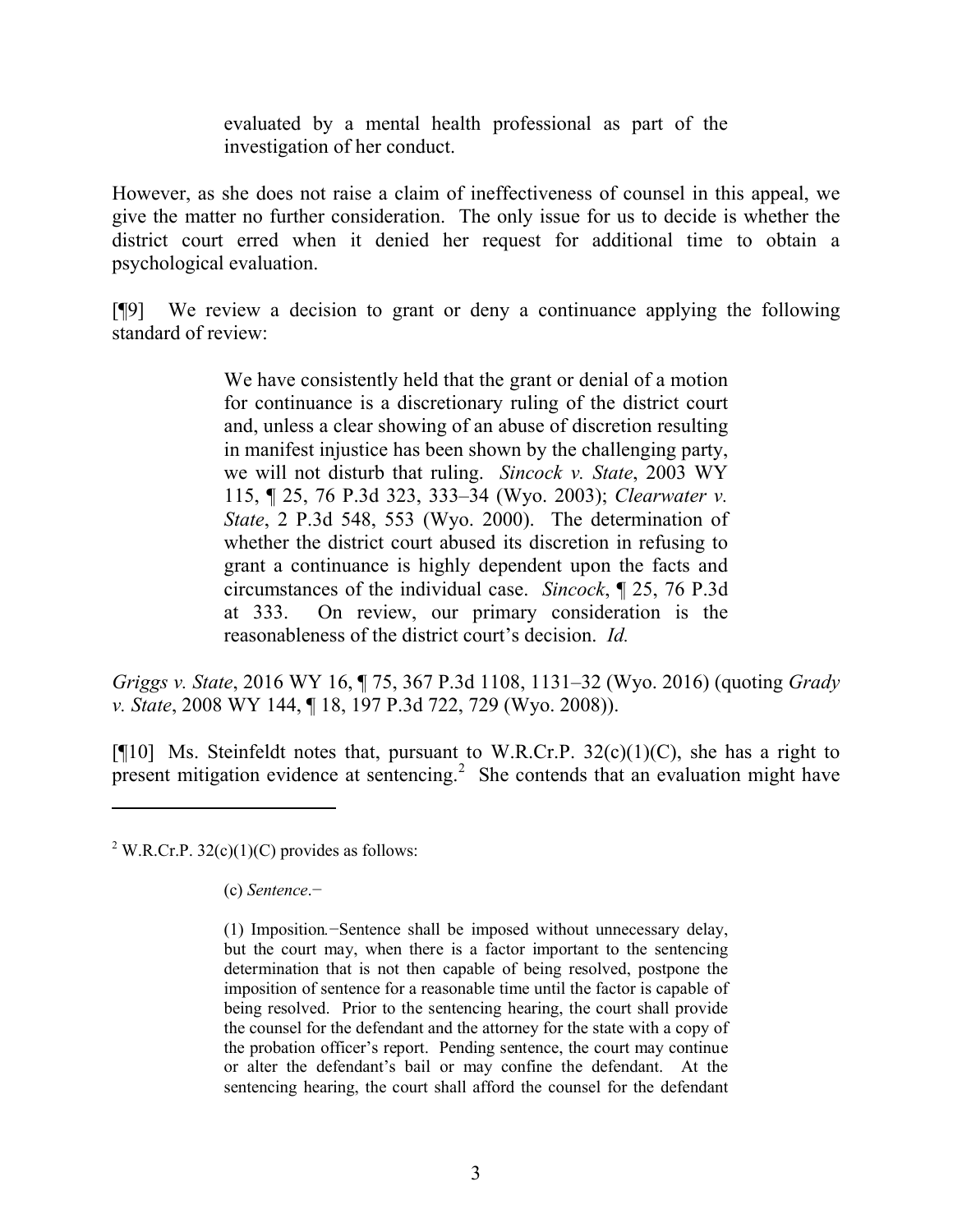resulted in potentially mitigating evidence that she should have been able to present prior to the imposition of sentence. The proposed psychological evaluation would have provided context for her conduct, and was, she asserts, a "factor important to the sentencing determination" under W.R.Cr.P.  $32(c)(1)$ . She claims that a meaningful sentencing hearing would have included evidence related to her mental health and medical records, and asserts that she may have received a reduced or an alternative sentence with such mitigating evidence. According to Ms. Steinfeldt: "The possibility that the presentation of evidence after a complete psychological evaluation could have affected the sentence, even if it was only a slight reduction in the sentence, cannot be excluded."

[¶11] When considering whether the district court abused its discretion in denying the motion for continuance, we are primarily concerned with the reasonableness of the district court's decision. Based upon our review of the record, we cannot conclude that the decision denying the motion for continuance was unreasonable. Charges were initiated against Ms. Steinfeldt in December 2015. She entered her guilty pleas on September 2, 2016. The presentence investigation report was filed in November 2016. This report chronicled Ms. Steinfeldt's personal history and characteristics, including her prior criminal record, substance abuse history, and physical and mental health. The report indicated that Ms. Steinfeldt had experienced depression, anxiety, and suicidal ideations, and that she had taken medication to treat her anxiety and depression. The report further noted that Ms. Steinfeldt had presented with symptoms that "cause clinically significant distress or impairment in social, occupational, or other important areas of functioning."

[¶12] To the extent that Ms. Steinfeldt's psychological history was a relevant consideration for sentencing, or that a psychological evaluation might be warranted, those facts were apparent upon the filing of the presentence report in November. However, it appears that Dr. Turlington was not contacted until February 2017. She performed her "brief review of records" on February 17, 2017, and issued her report on February 20, 2017, one day prior to the rescheduled sentencing hearing.

> and the attorney for the state an opportunity to comment upon the probation officer's report and on other matters relating to the appropriate sentence. Before imposing sentence, the court shall also:

. . .

(C) Address the defendant personally and determine if the defendant wishes to make a statement and to present any information in mitigation of the sentence.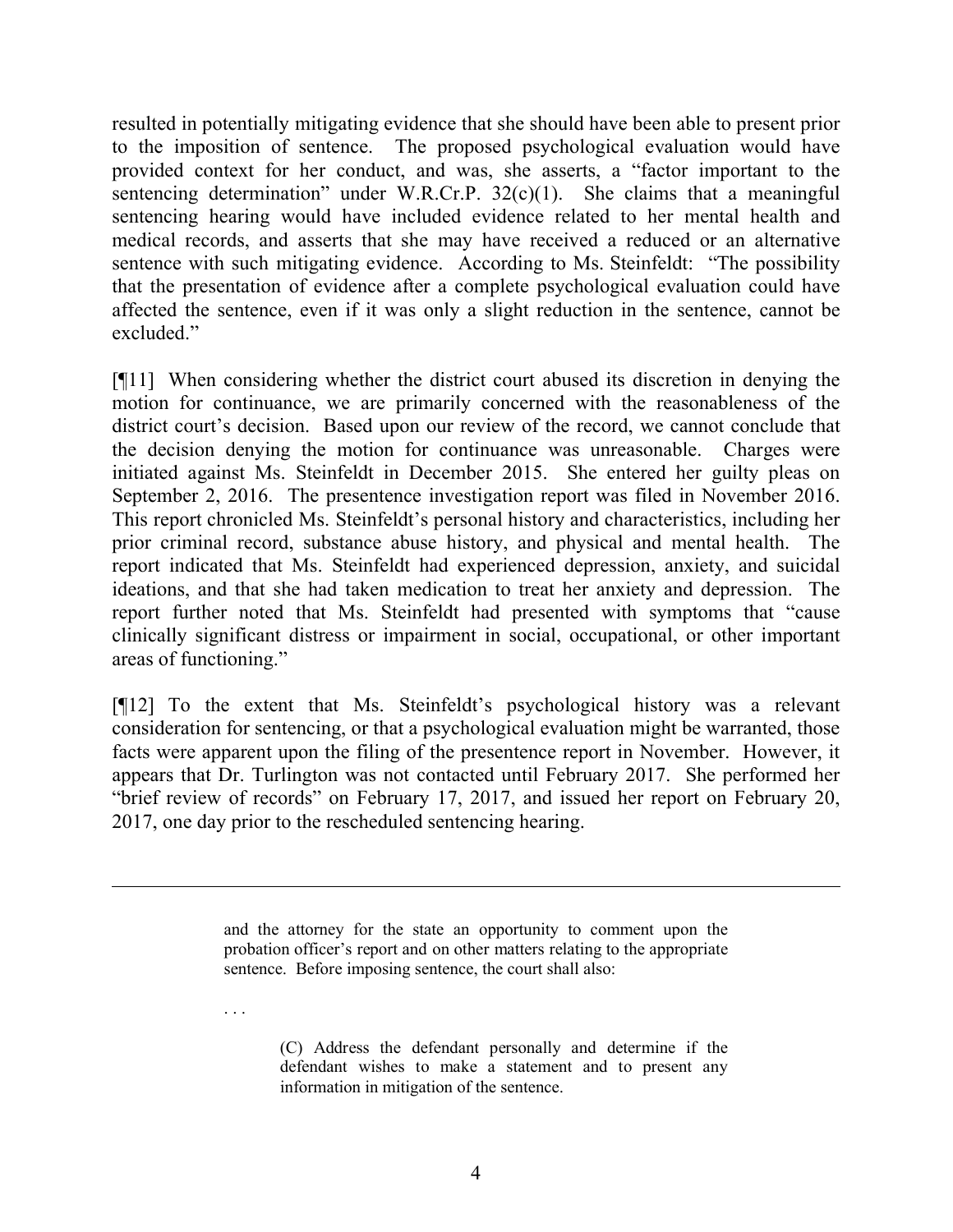[ $[13]$ ] Significantly, the language of W.R.Cr.P. 32(c)(1) provides the trial court with discretion in deciding whether to grant a continuance. It provides that the sentence shall be imposed without unnecessary delay, "but the court *may*, when there is a factor important to the sentencing determination that is not then capable of being resolved, postpone the imposition of sentence for a reasonable time until the factor is capable of being resolved." (Emphasis added.) Even when a psychological report might be important to the sentencing, this rule does not require the trial court to postpone sentencing to give a defendant more time to prepare such a report.

[¶14] That was the essence of our decision in *Hirsch v. State*, 2006 WY 66, 135 P.3d 586 (Wyo. 2006). In that case, the district court ordered the defendant to obtain a psychological evaluation after accepting his guilty plea. *Id.*, ¶ 28, 135 P.3d at 597. Several weeks prior to the scheduled sentencing, the defendant sought and obtained a continuance because the evaluation had not been completed. *Id.* At the sentencing hearing four months later, the defendant again sought to postpone the sentencing so he could obtain a report of his evaluation, claiming for the first time that he did not have the ability to pay for the report. *Id.* We affirmed the denial of defendant's motion for a second continuance, noting that the defendant had missed two deadlines for submitting the evaluation and that sentencing had previously been continued at the defendant's request. *Id.*

[¶15] As in *Hirsch*, Ms. Steinfeldt had previously sought and obtained a postponement of the sentencing hearing. As in *Hirsch*, Ms. Steinfeldt had several months following her guilty plea in which a psychological evaluation could have been completed. Ms. Steinfeldt's case differs from *Hirsch*, however, in that the court had ordered Mr. Hirsch to complete an evaluation, suggesting that the court believed such an evaluation was an important factor in sentencing. Ms. Steinfeldt did not convince the district court that her psychological evaluation would be important to the sentencing decision.

[¶16] Prior to ruling on the renewed motion for a continuance, the district court reviewed the letter from Dr. Turlington and heard argument from counsel. In her letter, Dr. Turlington opined that Ms. Steinfeldt would benefit from a full psychological evaluation. Her primary concern was that, in light of Ms. Steinfeldt's history of substance abuse, she had been carelessly prescribed benzodiazepines and psychotropic medications by her medical providers to treat her anxiety and depressive disorders. She indicated that her opinion was based on a "brief review of records." The court denied the motion, stating as follows:

> Let me discuss [Dr. Turlington's letter and the renewed motion for continuance]. And I will place on the record that by my count you are the fifth lawyer appearing in this case who has represented Ms. Steinfeldt, and at least one of the